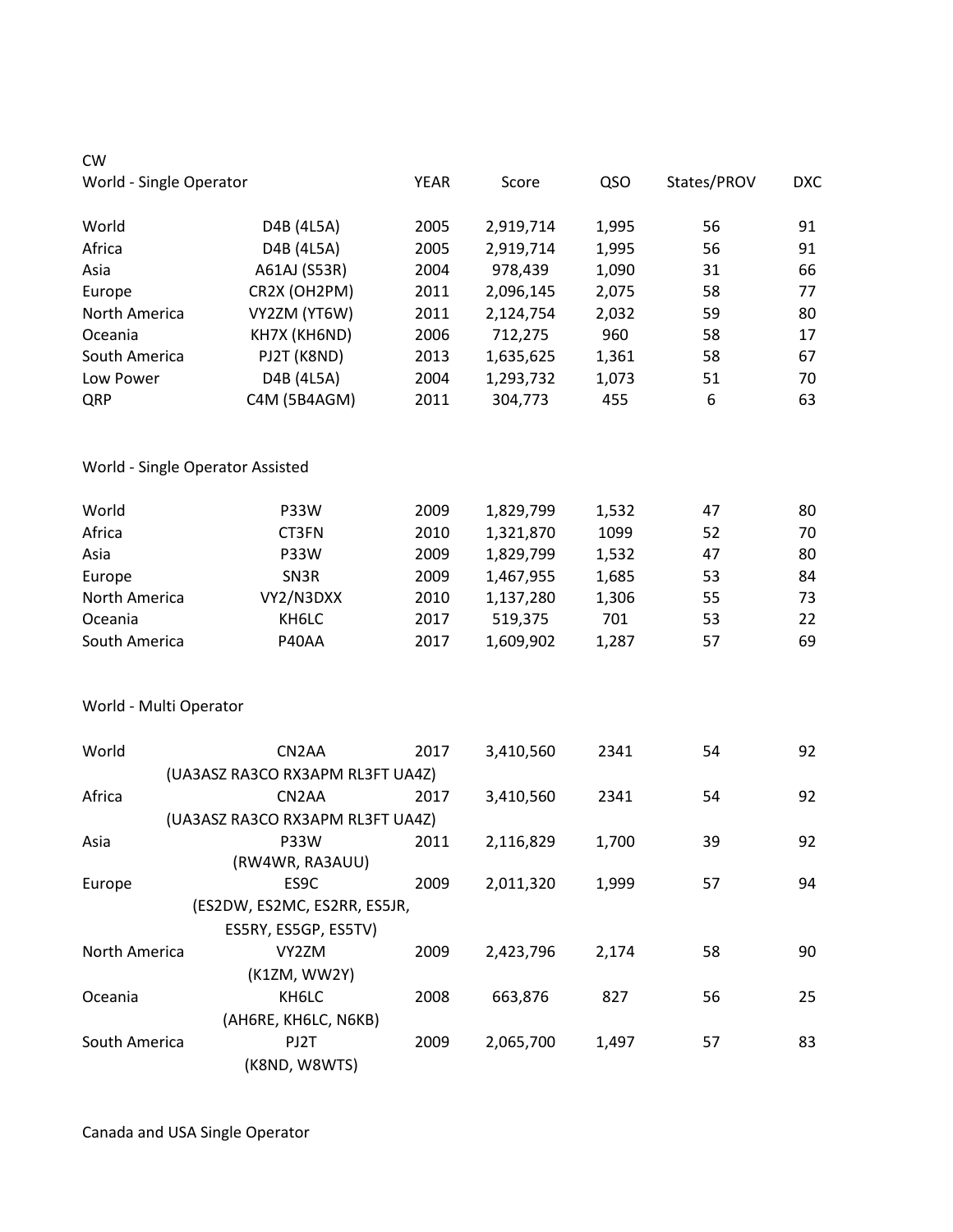| Canada         | VY2ZM (YT6W)      | 2011 | 2,124,754 | 2,032 | 59 | 80 |
|----------------|-------------------|------|-----------|-------|----|----|
| 1,2            | VY2ZM (YT6W)      | 2011 | 2,124,754 | 2,032 | 59 | 80 |
| 3              | VE3EJ             | 2010 | 1,614,600 | 1,799 | 59 | 79 |
| 4,5            | VA5DX             | 2007 | 406,425   | 1,112 | 58 | 17 |
| 6,7,8          | VE7SV             | 2009 | 661,862   | 946   | 59 | 60 |
| Multi          | VY2ZM             | 2009 | 2,423,796 | 2,174 | 58 | 90 |
| Low Power      | VE3DO             | 2009 | 783,972   | 1,203 | 58 | 61 |
| QRP            | VE3MGY            | 2013 | 214,320   | 574   | 55 | 21 |
| <b>USA</b>     | K1DG              | 2009 | 1,263,414 | 1,817 | 58 | 79 |
| 1              | K1DG              | 2009 | 1,263,414 | 1,817 | 58 | 79 |
| $\overline{2}$ | N <sub>2</sub> NT | 2008 | 633,187   | 1,287 | 57 | 62 |
| 3              | AA1K              | 2009 | 903,258   | 1,461 | 58 | 71 |
| 4              | W8JI              | 2009 | 1,249,032 | 1,892 | 59 | 83 |
| 5              | W5UN              | 2008 | 669,476   | 1,377 | 58 | 66 |
| 6              | AC6DD             | 2009 | 382,336   | 823   | 58 | 58 |
| 7              | K7RAT             | 2009 | 695,394   | 1,351 | 58 | 68 |
| 8              | N8T (K3BU @W8LRL) | 2006 | 776,424   | 1,464 | 60 | 72 |
| 9              | K9DX              | 2009 | 1,107,744 | 1,901 | 59 | 73 |
| 0              | <b>WOSD</b>       | 2009 | 919,170   | 1,813 | 58 | 68 |
| Multi          | K1LZ              | 2010 | 1,388,665 | 1,748 | 59 | 86 |
| Low Power      | WA1Z              | 2009 | 426,532   | 1,008 | 57 | 59 |
| QRP            | K9AY              | 2009 | 205,202   | 801   | 57 | 37 |

Canada and USA Single Operator Assisted

| Canada         | VY2/N3DXX         | 2010 | 1,137,280 | 1,306 | 55 | 73 |
|----------------|-------------------|------|-----------|-------|----|----|
| 1,2            | VA2WA             | 2017 | 867,840   | 1,293 | 58 | 62 |
| 3              | VE3EJ             | 2017 | 943,182   | 1,393 | 60 | 62 |
| 4,5            | VE4EA             | 2016 | 141,834   | 447   | 56 | 10 |
| 6,7,8          | VE6SV             | 2010 | 619,028   | 978   | 57 | 65 |
| <b>USA</b>     | N <sub>2</sub> NT | 2009 | 936,526   | 1,414 | 58 | 76 |
| 1              | W1UE              | 2017 | 754,130   | 1,302 | 59 | 71 |
| $\overline{2}$ | N <sub>2</sub> NT | 2009 | 936,526   | 1,414 | 58 | 76 |
| 3              | K3WW              | 2010 | 735,224   | 1,452 | 59 | 74 |
| 4              | W4MYA             | 2009 | 909,696   | 1,631 | 58 | 80 |
| 5              | K5NA              | 2009 | 767,181   | 1,453 | 59 | 82 |
| 6              | N6ML              | 2010 | 390,720   | 976   | 57 | 54 |
| $\overline{7}$ | N6SS              | 2011 | 398,030   | 1,177 | 59 | 47 |
| 8              | K1LT              | 2009 | 685,952   | 1,346 | 59 | 69 |
| 9              | K9NR              | 2009 | 509,056   | 1,324 | 59 | 69 |
| 0              | KV <sub>0</sub> Q | 2009 | 561,340   | 1,115 | 59 | 71 |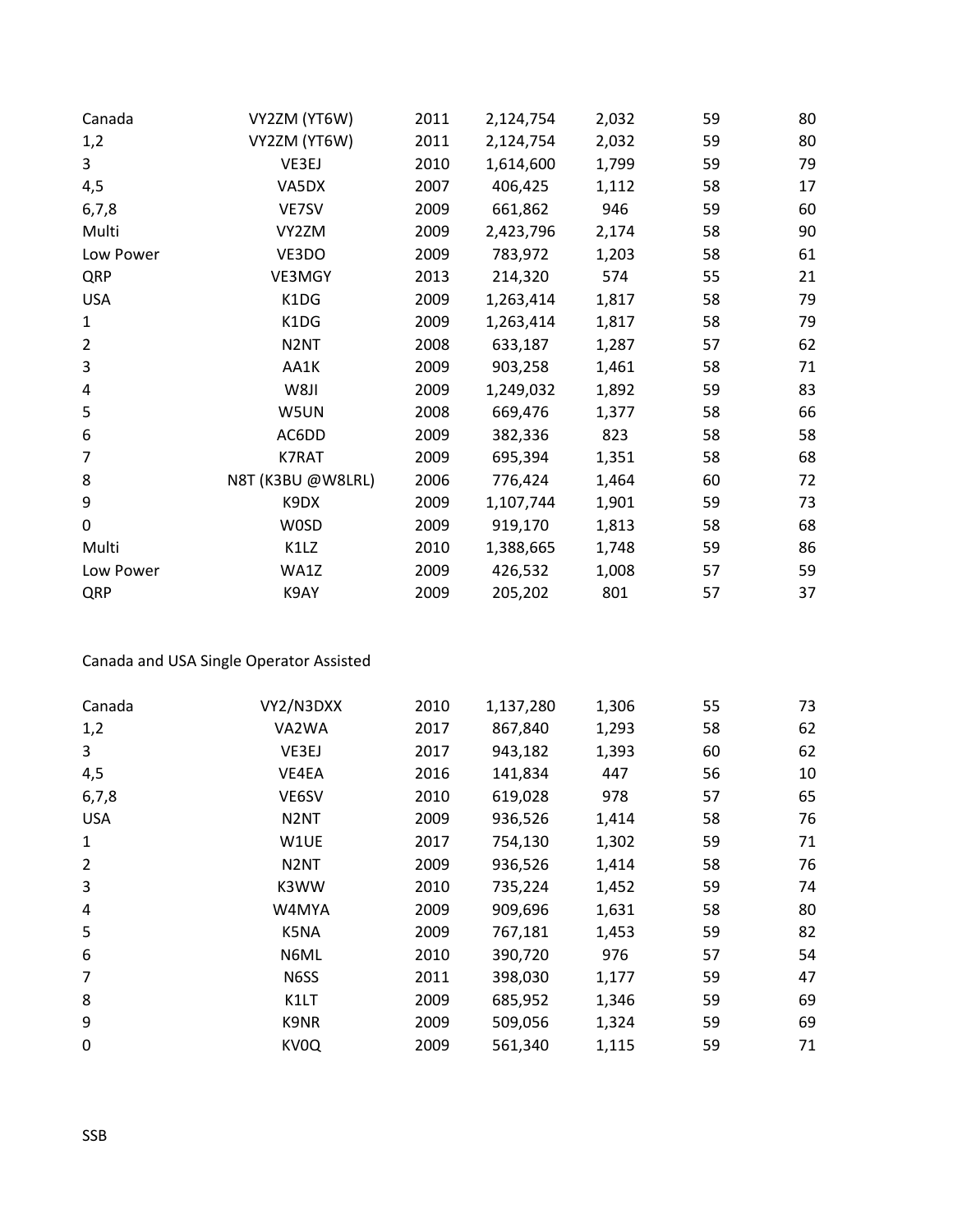World - Single Operator

| World                            | D4B (4L5A)                                 | 2005 | 1,461,376 | 1,076 | 56          | 81 |
|----------------------------------|--------------------------------------------|------|-----------|-------|-------------|----|
| Africa                           | D4B (4L5A)                                 | 2005 | 1,461,376 | 1,076 | 56          | 81 |
| Asia                             | EK6GC                                      | 1997 | 478,458   | 944   | $\mathbf 0$ | 57 |
| Europe                           | LY4A                                       | 2005 | 818,100   | 1,461 | 12          | 88 |
| North America                    | VY2ZM (K1ZM)                               | 2016 | 963,678   | 1,197 | 58          | 64 |
| Oceania                          | VP6DX (N5IA)                               | 2008 | 1,054,868 | 1,148 | 54          | 40 |
| South America                    | HK1T                                       | 2013 | 803,529   | 743   | 54          | 57 |
| Low Power                        | VE3NE                                      | 2011 | 355,901   | 796   | 57          | 34 |
| QRP                              | KP4KE                                      | 2007 | 219,744   | 427   | 51          | 33 |
| World - Single Operator Assisted |                                            |      |           |       |             |    |
| World                            | HK1T                                       | 2015 | 991,568   | 863   | 53          | 63 |
| Africa                           | CT3DL                                      | 2013 | 676,200   | 696   | 44          | 56 |
| Asia                             | P33W                                       | 2014 | 471,666   | 16    | 16          | 62 |
| Europe                           | E77DX                                      | 2011 | 720       | 1,048 | 38          | 77 |
| North America                    | C6ANA                                      | 2016 | 560,512   | 826   | 56          | 60 |
| Oceania                          | WH7DX                                      | 2013 | 4,522     | 29    | 14          | 3  |
| South America                    | HK1T                                       | 2015 | 991,568   | 863   | 53          | 63 |
| World - Multi Operator           |                                            |      |           |       |             |    |
| World                            | CN <sub>2</sub> A<br>(RN2FA, UA2FB, UA2FF) | 2011 | 1,484,000 | 1,193 | 51          | 74 |
| Africa                           | CN <sub>2</sub> A<br>(RN2FA, UA2FB, UA2FF) | 2011 | 1,484,000 | 1,193 | 51          | 74 |
| Asia                             | 5B4/UA9MA<br>(UA9MA, RZ9UA)                | 2003 | 796,288   | 1,100 | 12          | 62 |
| Europe                           | CR <sub>2</sub> X                          | 2010 | 870,356   | 949   | 54          | 70 |
| North America                    | VP5B                                       | 2005 | 762,072   | 1,241 | 58          | 54 |
|                                  | (K4ISV, K4CN)                              |      |           |       |             |    |
| Oceania                          | KH7X                                       | 2013 | 55,264    | 128   | 35          | 9  |
| South America                    | HK1NA                                      | 2014 | 386,568   | 430   | 48          | 43 |
| Canada and USA Single Operator   |                                            |      |           |       |             |    |
| Canada                           | VY2ZM (K1ZM)                               | 2016 | 963,678   | 1,197 | 58          | 64 |
| 1,2                              | VY2ZM (K1ZM)                               | 2016 | 963,678   | 1,197 | 58          | 64 |
| 3                                | VE3EY                                      | 2009 | 786,912   | 1,327 | 59          | 53 |
| 4,5                              | VA5DX                                      | 2007 | 207,438   | 664   | 55          | 11 |
| 6, 7, 8                          | VE6BBP                                     | 2012 | 147,126   | 503   | 54          | 8  |
| Multi                            | KW7MM/VY2                                  | 2016 | 549,010   | 796   | 57          | 34 |
| Low Power                        | VE3NE                                      | 2011 | 355,901   | 796   | 57          | 34 |
|                                  |                                            |      |           |       |             |    |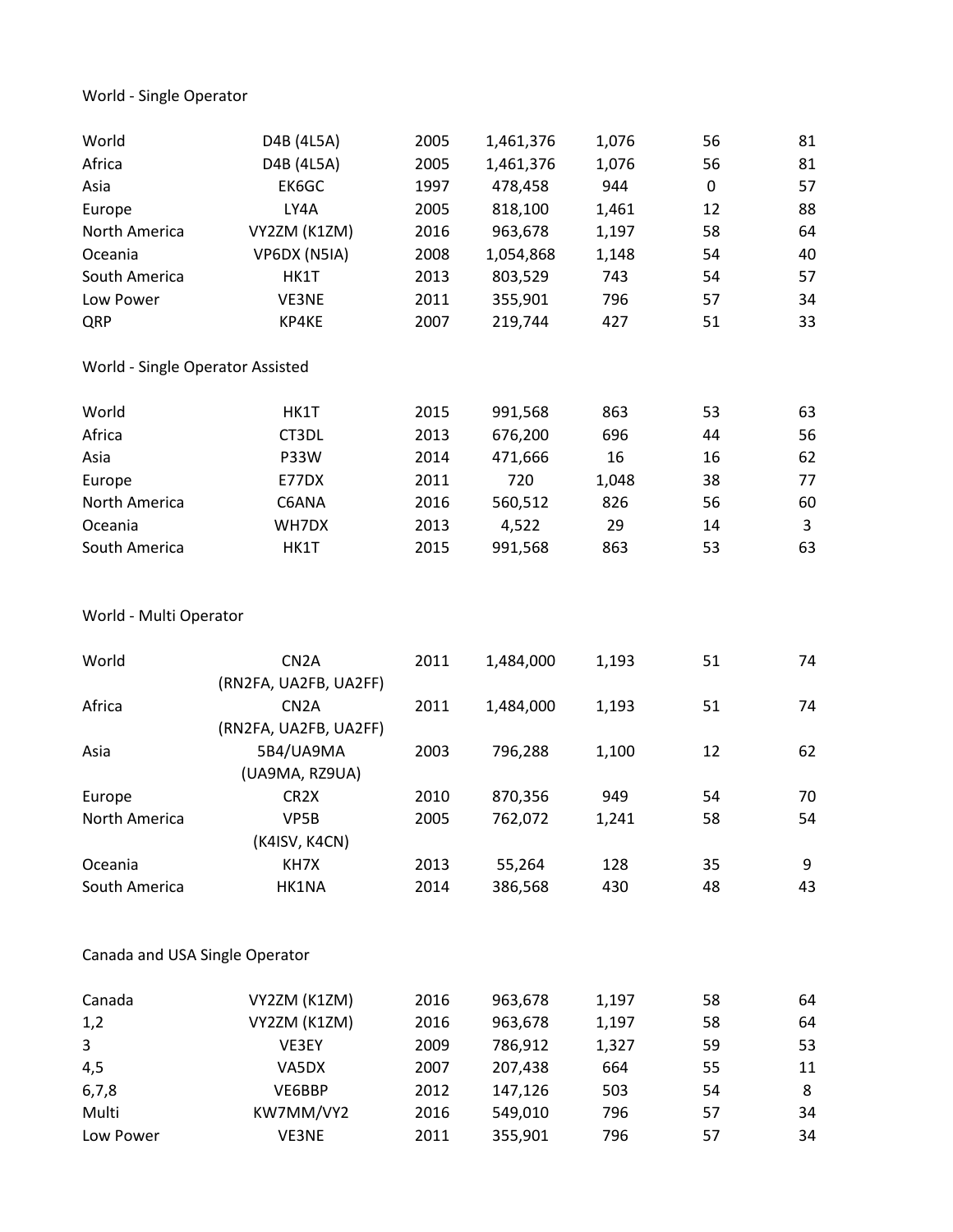| QRP            | VE3MGY            | 2005 | 87,395  | 330   | 48 | 7  |
|----------------|-------------------|------|---------|-------|----|----|
| <b>USA</b>     | WB9Z              | 2009 | 512,316 | 1,623 | 59 | 55 |
| 1              | K1ZM              | 1998 | 401,280 | 1,171 | 59 | 51 |
| $\overline{2}$ | W <sub>2</sub> MF | 2010 | 331,668 | 947   | 55 | 53 |
| 3              | N3HBX             | 2008 | 347,886 | 1,367 | 56 | 43 |
| 4              | N4PN              | 2009 | 508,320 | 1,376 | 58 | 62 |
| 5              | AA5BL             | 1996 | 360,100 | 1,421 | 56 | 44 |
| 6              | W6YI              | 2009 | 158,688 | 881   | 56 | 20 |
| 7              | N7GP (N5IA)       | 2013 | 146,832 | 827   | 55 | 21 |
| 8              | K8T               | 2007 | 421,308 | 1,334 | 59 | 49 |
|                | (K3BU@W8LRL)      |      |         |       |    |    |
| 9              | WB9Z              | 2009 | 512,316 | 1,623 | 59 | 55 |
| 0              | <b>W0EWD</b>      | 2009 | 320,070 | 1,331 | 59 | 35 |
| Multi-Operator | K1LZ              | 2011 | 683,776 | 1,228 | 58 | 70 |
| Low Power      | <b>NOFW</b>       | 2004 | 196,710 | 987   | 56 | 27 |
| QRP            | KP4KE/W4          | 2010 | 59,020  | 384   | 49 | 16 |
|                |                   |      |         |       |    |    |

Canada and USA Single Operator Assisted

| 55<br>1,2<br>310,899<br>VA1WA<br>2017<br>643<br>3<br>57<br>VE3RZ<br>340,130<br>2010<br>804<br>4,5<br>46<br>VE4VT<br>31,458<br>3<br>2017<br>138<br>55<br>VE6BBP<br>2011<br>182,952<br>6,7,8<br>581<br>57<br><b>USA</b><br>2010<br>385,614<br>W4MYA<br>1,111<br>52<br>$\mathbf{1}$<br>W1EQO<br>2016<br>234,528<br>786<br>$\overline{2}$<br>55<br>W2MF<br>2012<br>228,232<br>866<br>3<br>56<br>K3WW<br>2009<br>274,000<br>995<br>57<br>4<br>W4MYA<br>2010<br>385,614<br>1,111<br>5<br>57<br>159,005<br>WD5R<br>2014<br>902<br>6<br>55<br>KK6ZM<br>2017<br>76,107<br>463<br>7<br>N7GP<br>2016<br>153,424<br>720<br>56<br>8<br>57<br>N8TR<br>2009<br>349,297<br>1,340<br>9<br>57<br>W9IU<br>2009<br>195,384<br>933<br>0<br>N <sub>0</sub> Q <sub>O</sub><br>56<br>2009<br>163,726<br>1,013 | Canada | VE3RZ | 2010 | 340,130 | 804 | 57 | 29 |
|---------------------------------------------------------------------------------------------------------------------------------------------------------------------------------------------------------------------------------------------------------------------------------------------------------------------------------------------------------------------------------------------------------------------------------------------------------------------------------------------------------------------------------------------------------------------------------------------------------------------------------------------------------------------------------------------------------------------------------------------------------------------------------------|--------|-------|------|---------|-----|----|----|
|                                                                                                                                                                                                                                                                                                                                                                                                                                                                                                                                                                                                                                                                                                                                                                                       |        |       |      |         |     |    | 38 |
|                                                                                                                                                                                                                                                                                                                                                                                                                                                                                                                                                                                                                                                                                                                                                                                       |        |       |      |         |     |    | 29 |
|                                                                                                                                                                                                                                                                                                                                                                                                                                                                                                                                                                                                                                                                                                                                                                                       |        |       |      |         |     |    |    |
|                                                                                                                                                                                                                                                                                                                                                                                                                                                                                                                                                                                                                                                                                                                                                                                       |        |       |      |         |     |    | 11 |
|                                                                                                                                                                                                                                                                                                                                                                                                                                                                                                                                                                                                                                                                                                                                                                                       |        |       |      |         |     |    | 54 |
|                                                                                                                                                                                                                                                                                                                                                                                                                                                                                                                                                                                                                                                                                                                                                                                       |        |       |      |         |     |    | 44 |
|                                                                                                                                                                                                                                                                                                                                                                                                                                                                                                                                                                                                                                                                                                                                                                                       |        |       |      |         |     |    | 39 |
|                                                                                                                                                                                                                                                                                                                                                                                                                                                                                                                                                                                                                                                                                                                                                                                       |        |       |      |         |     |    | 44 |
|                                                                                                                                                                                                                                                                                                                                                                                                                                                                                                                                                                                                                                                                                                                                                                                       |        |       |      |         |     |    | 54 |
|                                                                                                                                                                                                                                                                                                                                                                                                                                                                                                                                                                                                                                                                                                                                                                                       |        |       |      |         |     |    | 20 |
|                                                                                                                                                                                                                                                                                                                                                                                                                                                                                                                                                                                                                                                                                                                                                                                       |        |       |      |         |     |    | 14 |
|                                                                                                                                                                                                                                                                                                                                                                                                                                                                                                                                                                                                                                                                                                                                                                                       |        |       |      |         |     |    | 30 |
|                                                                                                                                                                                                                                                                                                                                                                                                                                                                                                                                                                                                                                                                                                                                                                                       |        |       |      |         |     |    | 40 |
|                                                                                                                                                                                                                                                                                                                                                                                                                                                                                                                                                                                                                                                                                                                                                                                       |        |       |      |         |     |    | 27 |
|                                                                                                                                                                                                                                                                                                                                                                                                                                                                                                                                                                                                                                                                                                                                                                                       |        |       |      |         |     |    | 15 |